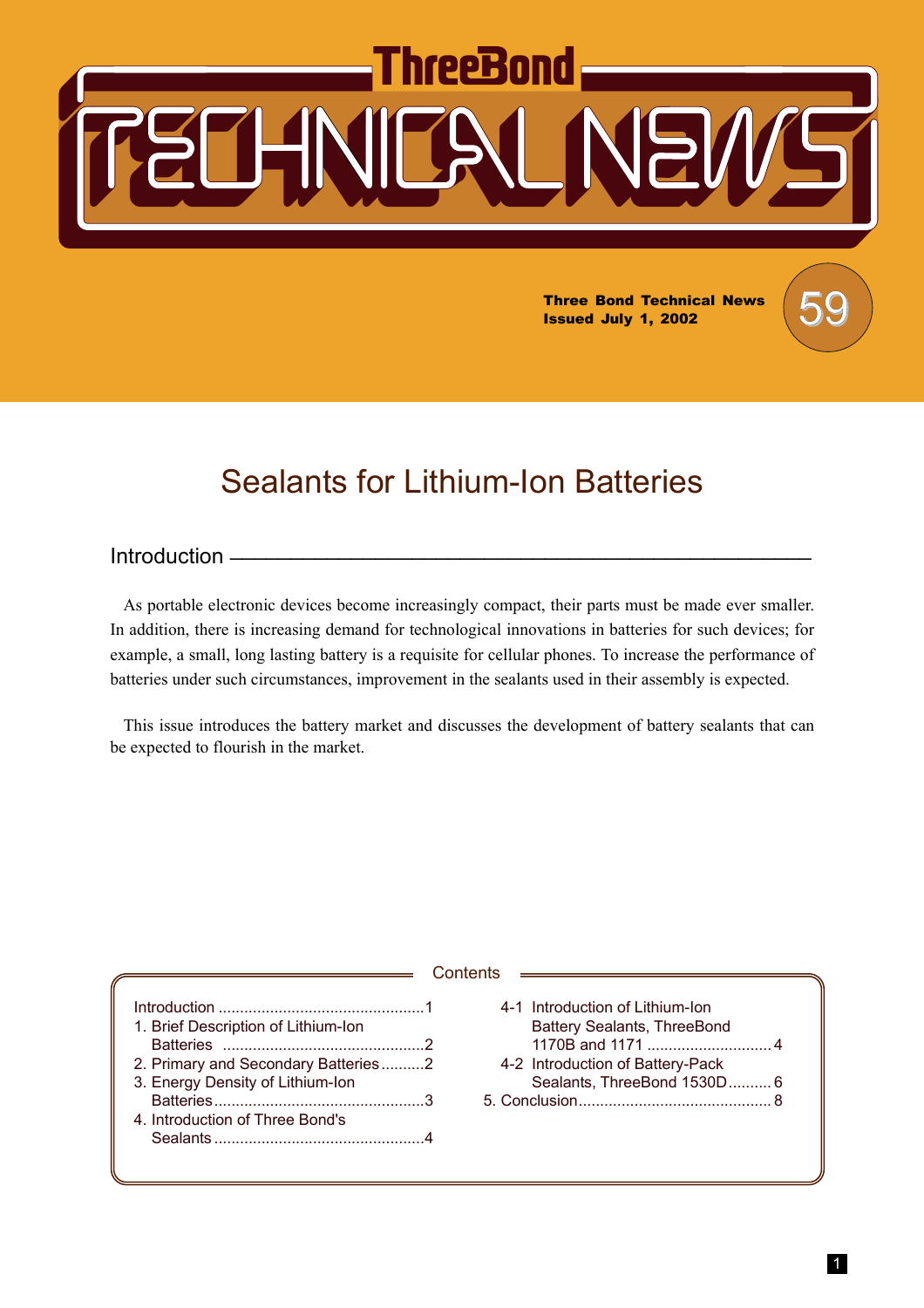# 1. Brief Description of Lithium-Ion **Batteries**

Various batteries are now on the market, and are broadly classified into two types: chemical batteries and physical batteries. Chemical batteries utilize chemical reactions (electrolytic reactions) to generate electricity, while physical batteries induce cell reaction in response to specific external stimulation (with solar batteries being a representative example). Lithium-ion batteries are classified as chemical batteries and feature the highest power among those currently available batteries, and their capacity increases year after year.

A battery generates electricity by transporting electrons between electrodes. In a lithium-ion battery, the positive electrode is made of carbon and the negative electrode is made of lithium. Battery manufacturers have extensive know-how with respect to the crystalline structure of carbon used as the material of the positive electrode. The most significant difference between lithium-ion and other batteries is that the former uses organic solvent as its electrolytic solution. This is due to the fact that the electrolyte is easily dissolved into the organic solvent during the electrolytic reaction. As this electrolyte is very sensitive to water, it is made of non-aqueous material. The reason for it being very sensitive to water is as follows:

From the position of Lithium in the periodic table, i.e., just below hydrogen, it is understood that Lithium belongs to the same group as the elements that constitute water, which means that it has a high affinity with water. It is for this reason that Lithium-ion batteries are considered water-sensitive.

Shown below are the materials that compose lithium-ion batteries.

- Electrode

Positive electrode: Carbon + binder resin Negative electrode: Lithium compound + binder resin

- Electrolytic solution
- Organic solution
- Electrolyte

Halogenated lithium salt

- Separator

Nonwoven fabric

It is clear from the components listed above that the lithium-ion battery is an aggregation of organic compounds. The components of the lithium-ion

battery are different significantly among its types and manufacturers. For example, the composition of electrodes and electrolytes differs between primary and secondary batteries. In addition, individual battery manufacturers employ unique combinations of materials to configure a battery. Each manufacturer pursues unique battery designs with the goal of creating batteries with more power than any that have come before them.

We believe that electrolytic solution and electrolyte are vital materials of lithium-ion batteries, and that finding the optimum combination of the two materials is a key point in developing high performance batteries. It is not an exaggeration to say that the combination of electrolytic solution and electrolyte determines the performance of lithium-ion batteries. As the safety and recyclability of batteries have been the focus of a great deal of attention in recent years, the minimization of environmental load of the electrolytic solution and the dehalogenation of the electrolyte have become important issues. However, there has always been the inherent contradiction that the solution of these issues represents an obstacle to the creation of high power batteries. The battery manufacturing industry is making efforts to resolve this contradiction.

# 2. Primary and Secondary Batteries

In the industry, there are various technical terms with respect to batteries, including lithium-ion batteries. Such terms are summarized herein.

Batteries are broadly classified into two categories: primary batteries and secondary batteries. However, with the introduction of solar batteries and fuel cells, batteries have recently begun to be categorized as either chemical or physical batteries. Primary batteries are so-called "disposable batteries" that can be used only once. Dry batteries are typical primary batteries, and a recycling campaign for disposable batteries has recently been actively organized. Cylindrical and square shapes are the most popular. The button batteries used in cameras and portable game machines are typically shaped primary batteries. Secondary batteries are rechargeable batteries. As secondary batteries are used primarily as a power source for specialized equipment (in the form of a battery pack), unlike primary batteries, they are generically referred to as "batteries." The word makes most people think of storage batteries. Storage batteries are rechargeable and are thus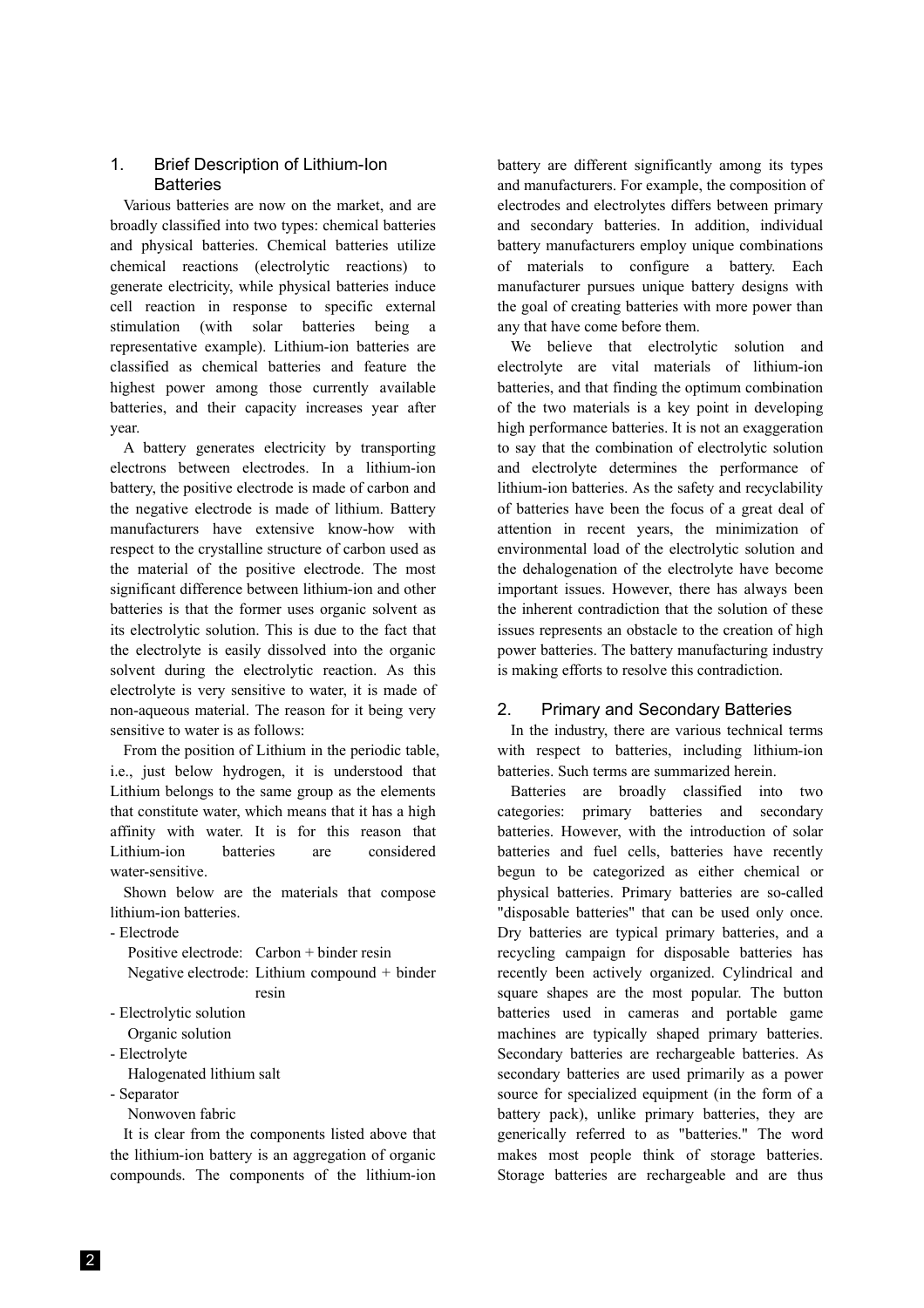classified as secondary batteries as well. Fuel cells have attracted considerable attention as next-generation batteries. As the designs of fuel cells differ completely from those of the batteries discussed above, primary and secondary batteries are not an appropriate categorization approach for fuel cells. Fuel cells are secondary batteries in a broad sense but, taking into consideration their designs and applications, it can be said that fuel cells are an energy system.

#### 3. Energy Density of Lithium-Ion **Batteries**

Among batteries for which there is increasing demand that they be made "lighter, thinner, and smaller," the greatest demand is placed on lithium-ion batteries due to their excellent capabilities, particularly their high energy density. Nickel metal hydride (NiMH) and lithium-ion batteries feature the highest performance among batteries currently on the market. While the former are popularly thought of as "clean" batteries, their shapes are limited and many difficult technologies are required to make them compact and lightweight in design. On the other hand, the latter utilizes ions to induce electrolytic reaction, making it is possible to generate electricity as long as there is sufficient space to allow ionic conduction. Fig. 1 compares the battery potentials (i.e., energy densities) necessary for the generation of electricity. The per-weight energy density of the NiMH battery is as high as 100 Wh/kg due to the fact that a metallic material is used as the main power-generating component. The per-weight energy density of the lithium-ion battery shows the highest value, at 150 Wh/kg. As the energy density can be directly converted into energy efficiency, it can be said that a higher energy density will result in greater electromotive force, i.e., increased power. The current target energy densities of lithium-ion secondary batteries are 300 Wh/L (per-volume energy density) and 150 Wh/kg (per-weight energy density). Now, even inorganic and polymer batteries, both of which have heretofore not been considered R&D items, in addition to new hybrid batteries, are under study using these figures as development goals. Fig. 2 shows trends in the overall weights of portable electronic devices on a year-by-year basis. It can be seen that the overall weights of portable electronic devices have remained at nearly the same level, despite the fact that their performance has improved steadily. It is estimated that lightweight batteries, together with lightweight peripheral parts, contribute to the constant device weights.



Fig. 1 Comparison - Energy Densities of Secondary Batteries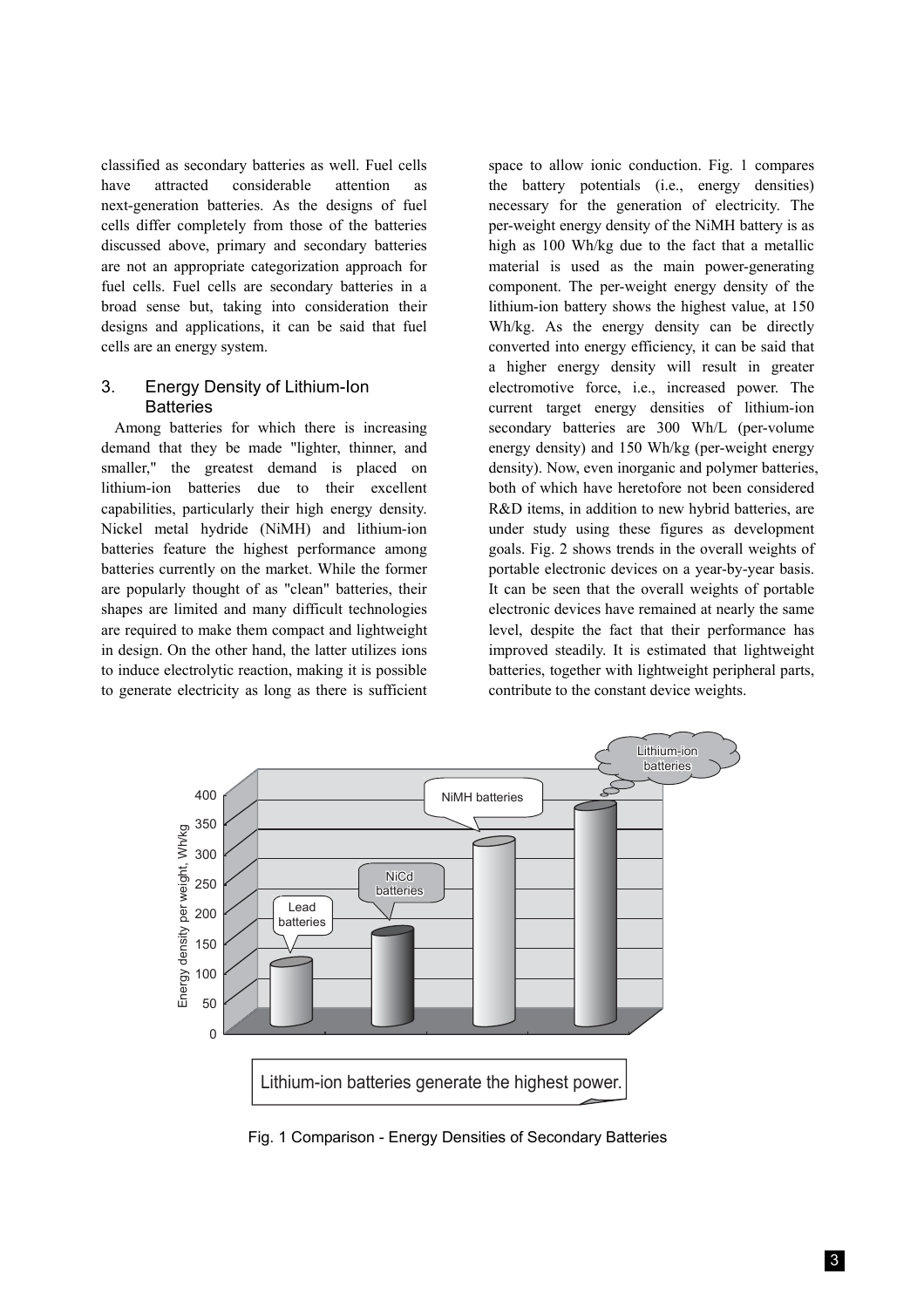

Fig. 2 Volume vs. Weight - Portable Electronic Devices (Survey in FY2000)

# 4. Introduction of Three Bond's **Sealants**

Due to its unique structure, each lithium-ion battery consists of various materials. As lithium-ion batteries are being developed continuously, battery manufacturers are setting the highest development goals and working to develop extremely high power and high efficiency batteries. The components of lithium-ion battery have been briefly explained in previous sections; this section primarily discusses the future prospects for and Three Bond's contributions to the development of lithium-ion batteries.

# 4-1 Introduction of Lithium-Ion Battery Sealants, ThreeBond 1170B and 1171

ThreeBond (hereinafter referred to as "TB") 1170B and 1171 are sealants developed for lithium-ion batteries (see Table 1). Their major component is olefin hydrocarbon. As the polymeric principal chain structure of this olefin hydrocarbon

is neutral, each sealant strongly withstands electrolytic solution. Previously caulked sections and packing entrances, where sealing is required, are sealed with asphalt pitch or other materials. The problem has been pointed out that since the asphalt contains chains composed of relatively low molecules, areas adjacent to or exposed to the electrolytic solution suffer from decreased sealing performance. With the recent trend toward "lighter, thinner, and smaller" and high power batteries, battery manufacturers are forced to reduce the sealing area. For this reason, they are making every effort to continue using the asphalt pitch by improving the battery design. Due to their excellent sealing performance, TB1170B and TB1171 allow to seal batteries satisfactorily without changes to the structural design of a battery. In addition, we believe that higher sealing performance can reduce the sealing area without reducing the battery capacity.

|                        | <b>TB1170B</b>   | TR <sub>1171</sub> | Test method       | <b>Remarks</b>                              |  |
|------------------------|------------------|--------------------|-------------------|---------------------------------------------|--|
| Appearance             | <b>Colorless</b> | Colorless          | 3TS-201-01        | Visual                                      |  |
| Viscosity, mPa•s       | 2400             | 400                | 3TS-210-01 or -02 | BL/BH rotational viscometer                 |  |
| Specific gravity       | 0.87             | 0.87               | 3TS-213-02        | Specific-gravity cup method                 |  |
| Nonvolatile content, % | 15               | 4.5                | 3TS-217-01        | Weight-change ratio after heating at 160 °C |  |

Table 1 Properties of Lithium-Ion Battery Sealants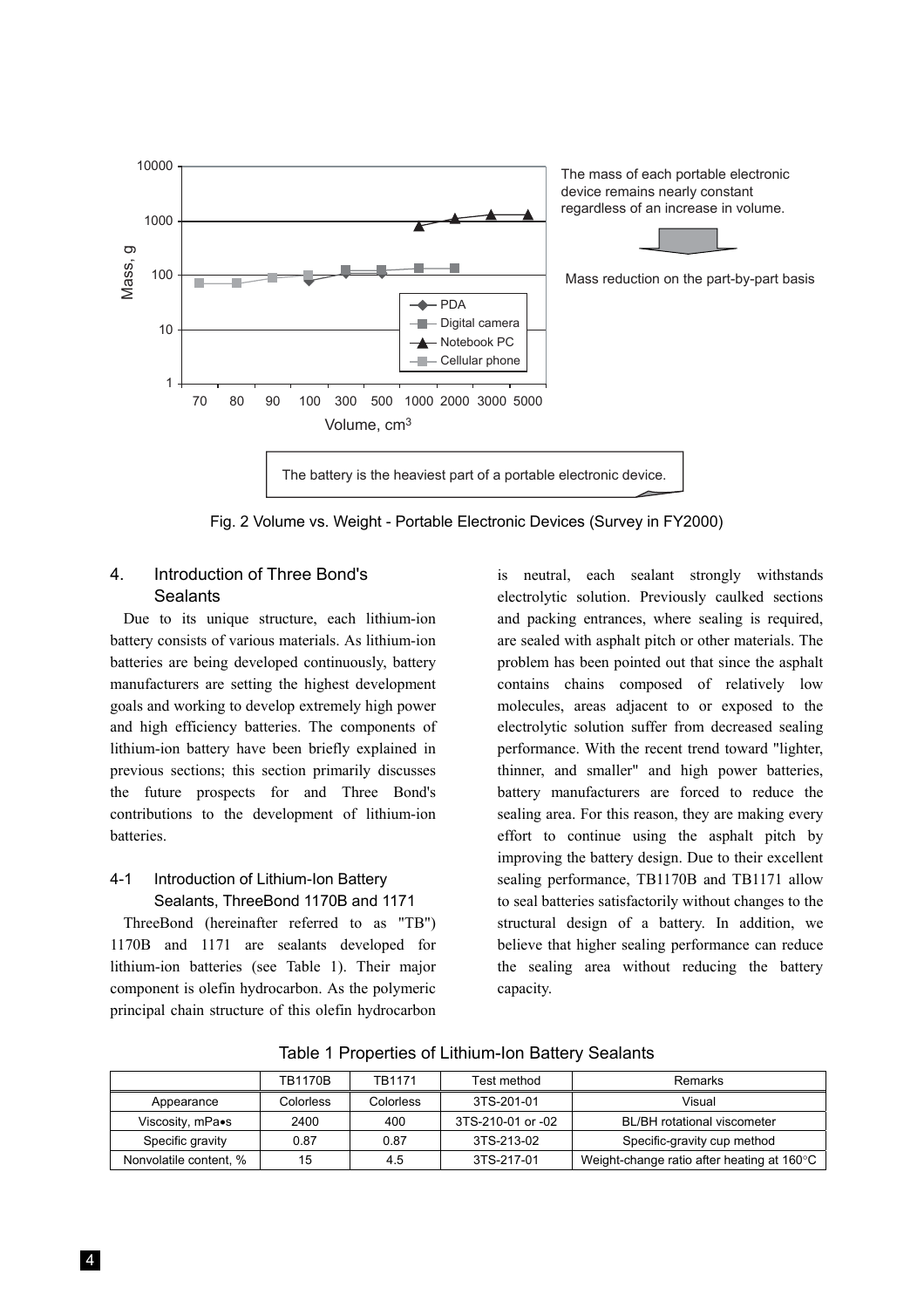Fig. 3 compares TB1170B, TB1171, and asphalt pitch with respect to their resistance against electrolytic solution. General electrolytic solutions, dimethoxy ether (DME), propylene carbonate (PC), and ϒ-butyrolactone (ϒ-BL) were used in this test. Our sealants are designed to offer a higher molecular weight and smaller amount of low molecules compared to the asphalt pitch. As a result, our sealants have less component elution from high polarity electrolytic solutions compared to pitches. This fact can be clearly seen in the test result shown in Fig. 3. It has been proven that our sealants have higher electrolytic-solution resistance than asphalt pitch, and that components are not eluted into electrolytic solutions even under high temperature conditions.

Fig. 4 shows a comparison of permeability tested under various conditions. It is clear from this figure that TB1171 has the lowest permeability among the test materials, and that this characteristic is substantially improved compared to the asphalt pitch. This is the result of the unique molecular structure of TB1171 and TB1170B, i.e., their neutral chain structure and low permeability design, as previously discussed.

Fig. 5 compares the thermal viscoelasticities of TB1171 and asphalt pitch. Many sealants now feature solder reflow resistance in response to market needs; therefore, we measured the storage elastic modulus under heat as one of the features of these sealants. It was proven that when stress was gradually applied to the asphalt pitch at 260°C, its storage elastic modulus dropped at low stress levels. On the other hand, the storage elastic modulus of TB1171 did not fall at the test temperature. This test result shows that TB1171 is not destroyed by the stress accumulated in the battery (i.e., the pressure increase due to the evaporation of electrolytic solution) even under high temperature conditions, and that the resin maintains its elasticity even after the stress increase.



Apply 0.1 g of each resin to a glass plate so that the coated area will be 15 mm across and 100 µm in thickness. Immerse the coated glass plate in the specified electrolytic solution for 10 days at 60°C, and calculate the weight-change ratio using the weights measured before and after the test.



Test method and conditions: In accordance with JIS K7129 "Test method for the water-vapor transmission rate of plastic film and sheeting," measure the permeability of resin 100 µm in thickness.



Fig. 3 Comparison of Three Bond Battery Sealants and Asphalt Pitch Fig. 4 Comparison of Sealants - Permeability



Fig. 5 Comparison of Sealants - Thermal Elastic Modulus (Heating Temperature: 260°C; Frequency: 1 Hz)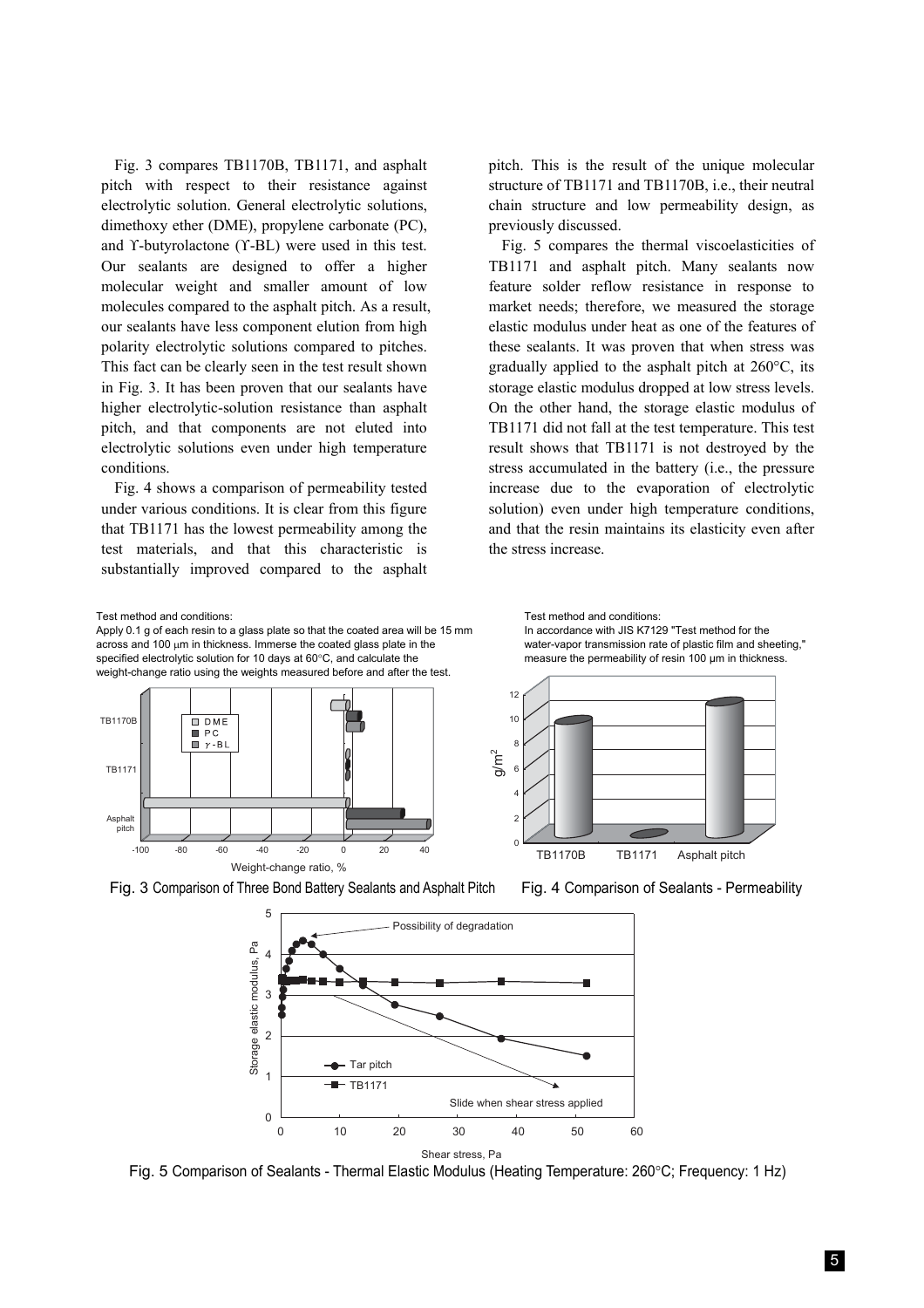### 4-2 Introduction of the Battery-Pack Sealant ThreeBond 1530D

Recently, many home electric appliances are being made smaller and lighter. As a result, batteries are frequently used as the power source of these devices, including a slew of lithium-ion secondary batteries, due to their large energy density. Despite this trend, the leakage of electrolytic solution has been a serious problem, and the industry is making every effort to develop technologies that will contribute to the secondary prevention of leakage. Specifically, battery packs used in portable PCs are being designed taking into consideration the possibility that surrounding electrodes, printed circuits, and electronic parts will be damaged by the electrolytic solution (or electrolyte) leaking from battery packs. The most popular technique for protecting printed boards and the like is to coat and seal these electronic parts and battery packs with resins.

Moisture-curing silicone resin is a conventional material widely used as a coating sealant, but this resin is dissolved into electrolytic solutions, losing the expected coating and sealing effect as a result. In addition, as a thin coat of the resin cannot withstand electrolytic solutions, it is expected that it will be necessary to apply a thick coating of the resin. However, such a thick application will

increase the weight of the battery, contrary to the current needs. Even if silicone resin is used, the structural design of the battery pack will be greatly restricted and, for this reason, the material cannot be used as a permanent measure. If the electrolytic solution leaked inside the battery pack and the sealant could not be dissolved into the electrolytic solution or swelled, the solution would remain in the battery pack, which would have negative environmental effects. When a hard resin is used, it may come off from the battery during the drop test, for example. If the resin comes off from the tab or other parts after curing, the electrolytic solution will pass through the partition wall with the aid of capillarity to corrode the electric circuit.

To solve this problem, Three Bond has developed a moisture-curing elastic sealant, TB1530D, which is designed for use in battery packs. The major component of the resin used in TB1530D is a special polymer that contains a silyl group and cures as a result of reaction with a small amount of moisture in the air. TB1530D offers excellent adhesion and bonding capabilities for a wide variety of materials, including metals, plastics, rubbers, and inorganic materials, and features low viscosity. Therefore, this sealant is suitable for coating applications. Table 2 lists the properties and characteristics of TB1530D.

| Properties      |                                         | Appearance | Unit                           | Measurement results | Remarks          |  |  |
|-----------------|-----------------------------------------|------------|--------------------------------|---------------------|------------------|--|--|
|                 | Appearance                              | 3TS-201-02 |                                | Gray                |                  |  |  |
|                 | Viscosity (25 $\degree$ C)              | 3TS-210-02 | $P\mathbf{a}\bullet\mathbf{s}$ | 20                  | BH, No.6, 20 rpm |  |  |
|                 | Specific gravity (25°C)                 | 3TS-213-02 |                                | 1.39                |                  |  |  |
|                 | Dry-to-touch time                       | 3TS-219-05 | min                            | 5                   |                  |  |  |
|                 | Curing conditions: 25°C, 55 %RH, 7 days |            |                                |                     |                  |  |  |
| Characteristics | Hardness                                | 3TS-215-01 |                                | A34                 |                  |  |  |
|                 | Peeling property                        | 3TS-320-01 | <b>MPa</b>                     | 3.2                 | No. 5 dumbbell   |  |  |
|                 | Elongation                              | 3TS-320-01 | %                              | 220                 | No. 5 dumbbell   |  |  |
|                 | Peeling shear adhesive strength         | 3TS-301-13 | MPa                            | 2.5                 |                  |  |  |

Table 2 Properties and Characteristics of TB1530D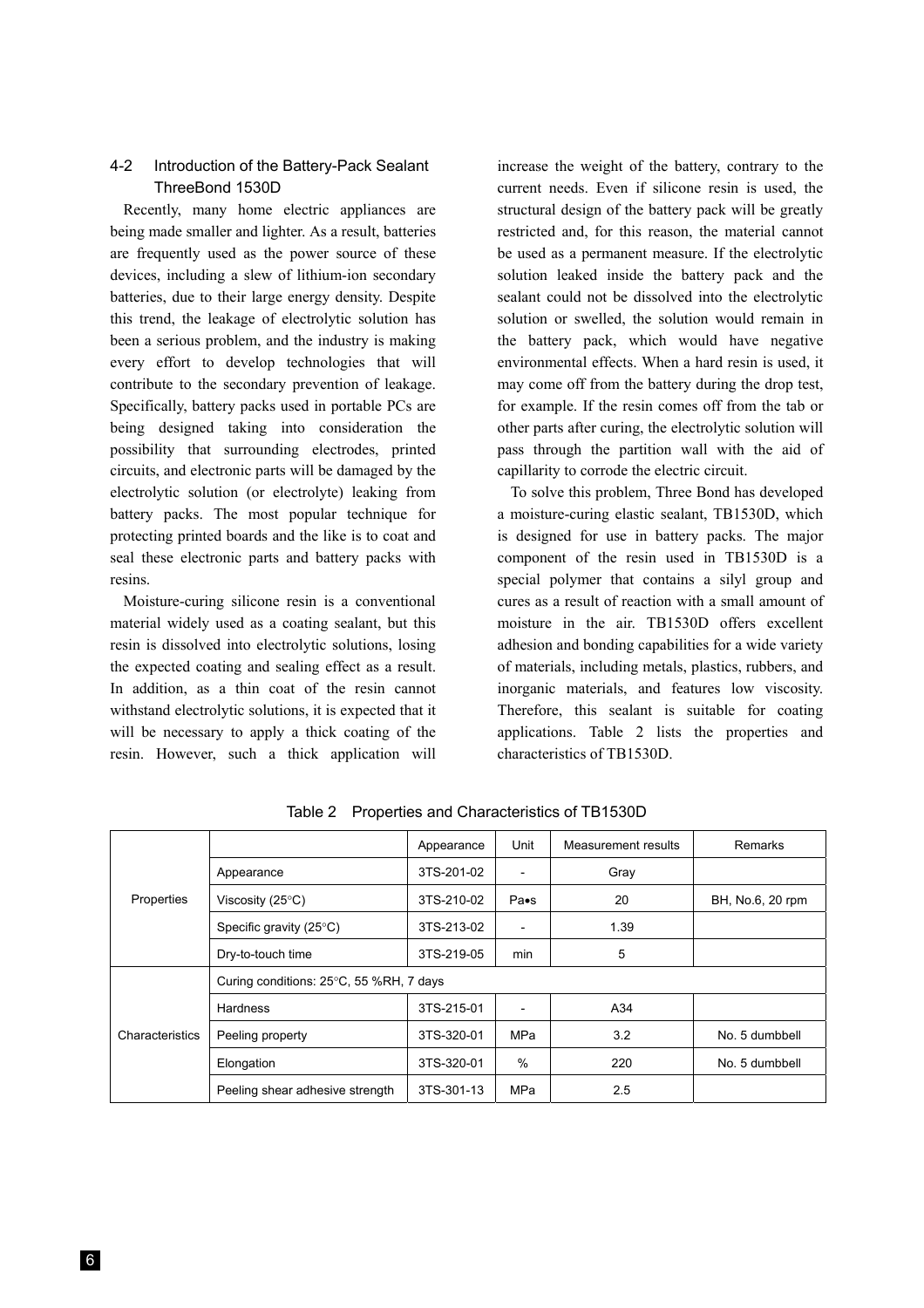As the cured TB1530D, unlike those of the aforementioned TB1170B and TB1171, is swelled by the electrolytic solution in a lithium-ion battery, the electrolytic solution is gelled to lose fluidity, and consequently the electric circuit is protected from contact with electrolytic solution. As TB1530D is also an elastic material, it will not be separated from the battery parts even when the battery pack is dropped onto a hard object. This contributes to increasing product safety.

The leakage prevention system for lithium-ion batteries is illustrated in Fig. 6. TB1530D should be

coated on the electrodes to which the control circuit and battery units are connected, and on those portions from which it is most likely that the electrolytic solution will leak. If the electrolytic solution leaks, the cured TB1530D will absorb the solution to prevent flowing out. The cured TB1530D swells with electrolytic solution, and, by adhering the resin with the electrodes, protects electrolytic solution to penetrate into electric circuits with capillarity. Fig. 7 shows an example of a battery pack.



Fig. 6 Lithium-Ion Battery Leakage Prevention System



Fig. 7 Battery Pack (photograph provided by Sony Corporation)